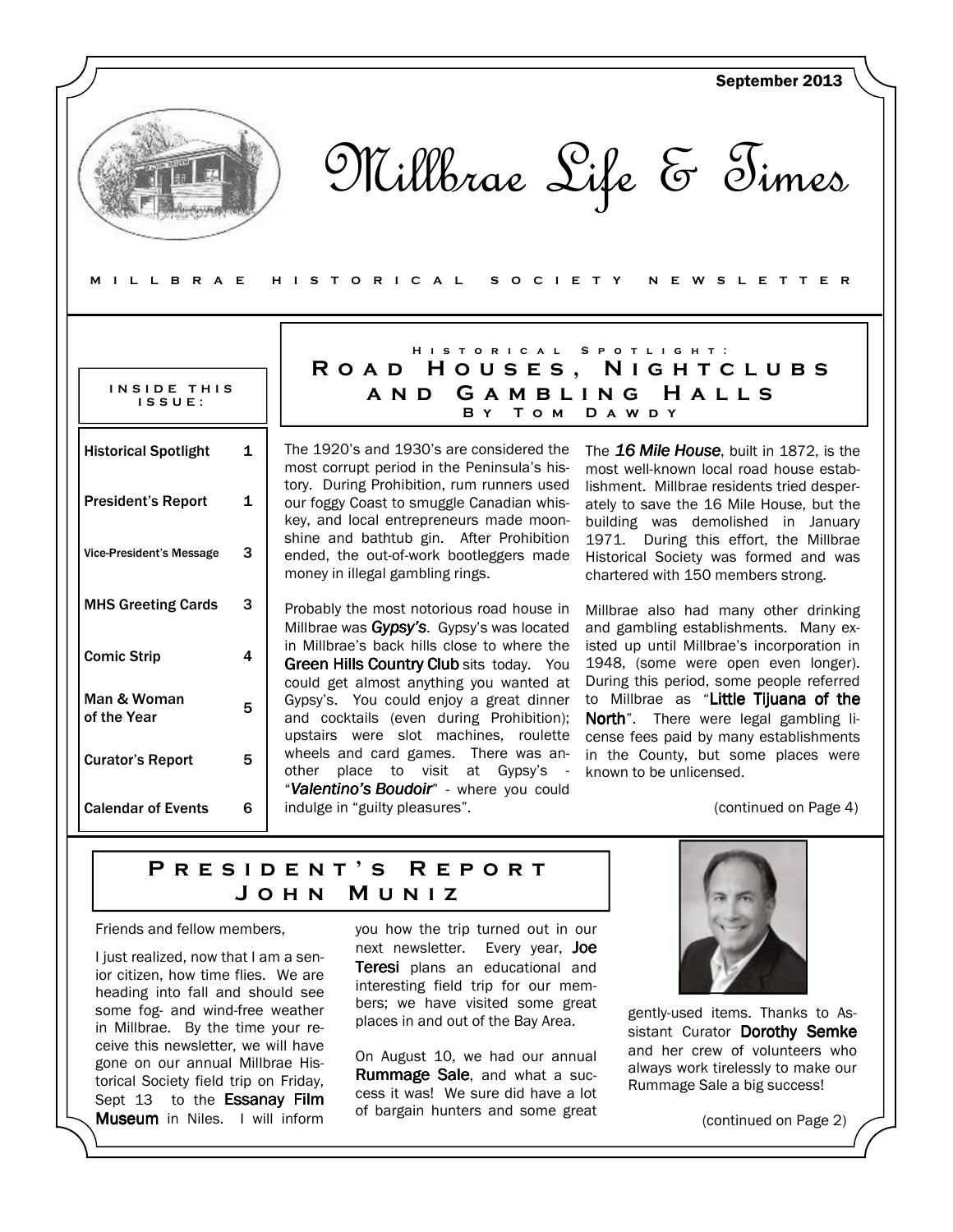MILLBRAE LIFE & TIMES

PAGE<sub>2</sub>

### P R E S I D E N T 'S R E P O R T ( CONTINUED FROM PAGE 1)

Since our last newsletter, we held our annual Millbrae Historical Society 4th of July Barbeque. What a great event, with such loyal attendees that make our event a fun way to celebrate the 4th of July! We had tons of raffle prizes, and we had a vocal group called The Love Handles serenade us with great old favorite songs and melodies. We presented our San Mateo County Sheriff's Department Millbrae Bureau Chief Ed Barberini with a commendation, recognizing the outstanding job the men and women of the Sheriff's Department have done for the residents of Millbrae since taking over the law enforcement responsibility for the City of Millbrae. A big "thank you" to the Millbrae Lions Club, the Millbrae Leo's Club, and all of our volunteers who make our 4th of July Picnic an incredible, fun community event!

In case you have not received the word, our 2013-14 **Millbrae Man and Woman of the Year winners have** been announced by the Mayor's Civic Coordinating Council and Millbrae Chamber of Commerce. Once again this year, the Millbrae Historical Society is honored to have two of our members named as award recipients. Man of the Year is our very own Joe Teresi and Woman of the Year is our long-time member Janet Fogarty. Let's all join in on the celebration honoring our winners and their accomplishments. This year's Man and Woman of the Year event will be held at the Green Hills Country Club, on Friday, October 18th. Congratulations Joe and Janet and thank you for your contributions to our community!

The Millbrae Historical Society was represented at the annual **Millbrae Art and Wine Festival** again this year. We had a booth on Saturday, August 31 and had many of our friends and neighbors drop by. This year all the nonprofit organizations, including the Millbrae Historical Society, were assigned to a La Cruz Avenue location. Our location was not in a prime spot, but I have no complaints since we did not have to pay for the booth.

If you have not been to the Millbrae Museum lately, you likely have not noticed the condition of the exterior, facing west and south. I have to report that the condition of the exterior of the museum is horrible. The paint is peeling and discolored, exposing the shingles. The last time the museum was painted was in 2004, when it was moved 150 feet to the west to accommodate the new library parking lot. I have contacted the City Public Works Department with letters and photographs of the museum's condition, with no luck so far. The response has been "painting the museum has not been budgeted, and there are other City-owned structures that require painting". There also may be some environmental issues concerning the painting of the Museum, since paint containing lead was used to paint the museum when it was moved to **Constitution Square** in 1985. My plan is to shelve the discussion for the remainder of 2013 and to bring up the museum painting issue again in 2014. The Millbrae Historical Society Board of Trustees may have to consider partnering with the City of Millbrae to share the cost of painting the museum in order to get the work done.

I hope that everyone got a chance to attend the free Millbrae Machines car show held on August 17th. Broadway was blocked off, and there were 175 vintage cars and motorcycles on display. The Millbrae Historical Society had its 1930 Southern Pacific fire engine on display for all to admire and photograph. Our fire engine won a commendation for best unique vehicle. A big "thank you" to Dave Hannigan for driving our fire engine to the event and keeping it running and in great shape.



Our monthly Millbrae Historical Society Friday Night at the Movies, during which we show a full-length feature film from Hollywood's golden age (1927-1963) on the big screen, is on hiatus for the season. The season concluded with Singin' in the Rain on Friday, September 20th. Next year's film series will start up again in April.

I still consider Millbrae a "small town", small in acreage but huge in spirit, community service and camaraderie. This is what makes a great place to live, educate and raise a family. Millbrae is one of those special places that inspires a sense of well-being. The members of the Millbrae Historical Society are dedicated to the spirit of community service, by enhancing, teaching and inspiring our citizens about the great history of our small town. Thank you to our entire membership and our Board of Trustees for your dedicated service to our community.

#### John Muniz

MHS President (2009- present)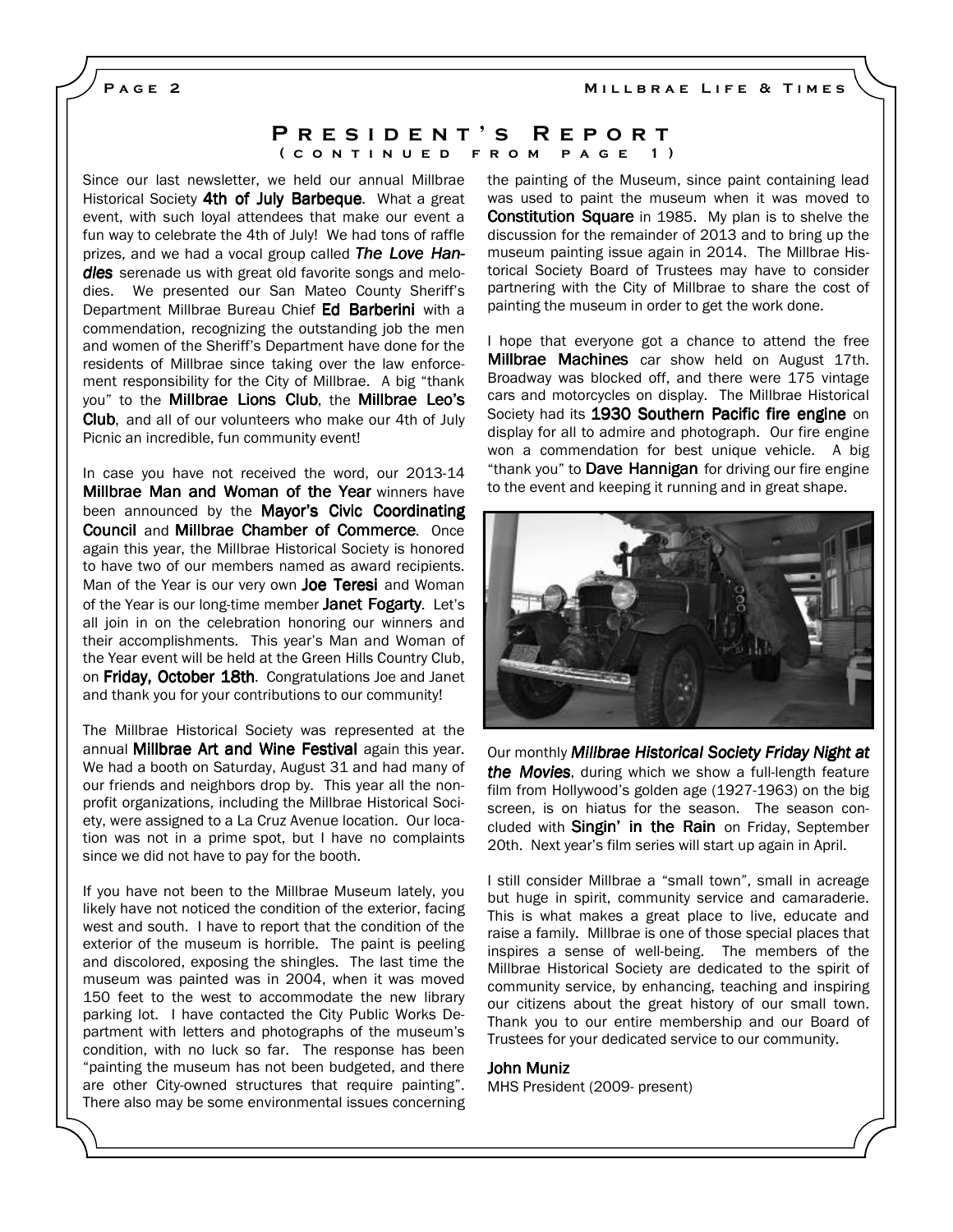M I L L B R A E L I F E & T I M E S A G E 3

## VICE - PRESIDENT'S **MESSAGE** PAUL LARSON

Greetings MHS Trustees, members and friends,

As of today's date (September 13), I iust returned from a wonderful adventure to Europe. Prior to this trip I had never been across the Atlantic Ocean. I was a little leery about the lengthy airplane ride and unfamiliar surroundings, but making a long story short, I loved it! We were lucky with mostly warm weather and only a few days with early morning sprinkles.



Starting off, we flew from SFO via KLM (Royal Dutch Airlines) to Amsterdam for a few days, then continued via a 7-day Viking River Cruise along the Rhine River, stopping at many spectacular and historical locations in Holland, Germany and ending up in Switzerland. Next by car we continued on to Lucerne, Switzerland; Munich, Germany; Salzburg, Austria (location for The Sound of Music); Rothenberg, Germany; and then by air from Frankfurt, Germany back to Amsterdam and on home to San Francisco.

What amazed me the most was the "age" of Europe. It really hit me that here in the United States we measure history in "hundreds" of years, whereas in Europe history is measured in many "thousands" of years. When the Europeans arrived in the New World, the inhabitants they found were the Native Americans, but when looking at European history human inhabitation stretches far, far back to primitive peoples living there hundreds of thousands of years before humans set foot in America. Buildings from the 1800's



in Europe are considered relatively new. I ate at restaurants that have been in business since the 1600's and stayed in a hotel that was constructed over 900 years ago (a beautiful place; go to www.hotelrothenburg.de/en/hotel-en for pictures and history). These numbers were incomprehensible to me. It's funny that here in Millbrae our previous Safeway store was considered so ancient that it has now been replaced with a new building after only 50 years!

It is nice to be back and I look forward to seeing you soon.

All my best to you, your family and loved ones.

Auf Wiedersehen from Paul Larson, MHS Vice President

out our newest offering (courtesy of tom Dawdy)

**CHECK** 



**Greeting Cards** 

From the Millbrae **Historical Society** 



\$5.00 / Box of 10 choice of Antique Cars or Holiday Cards Envelopes included

Purchase cards at the Museum 420 Poplar Ave. Hours Open Saturdays 12-4pm Telephone (650) 692-5786 Website www.millbraehs.org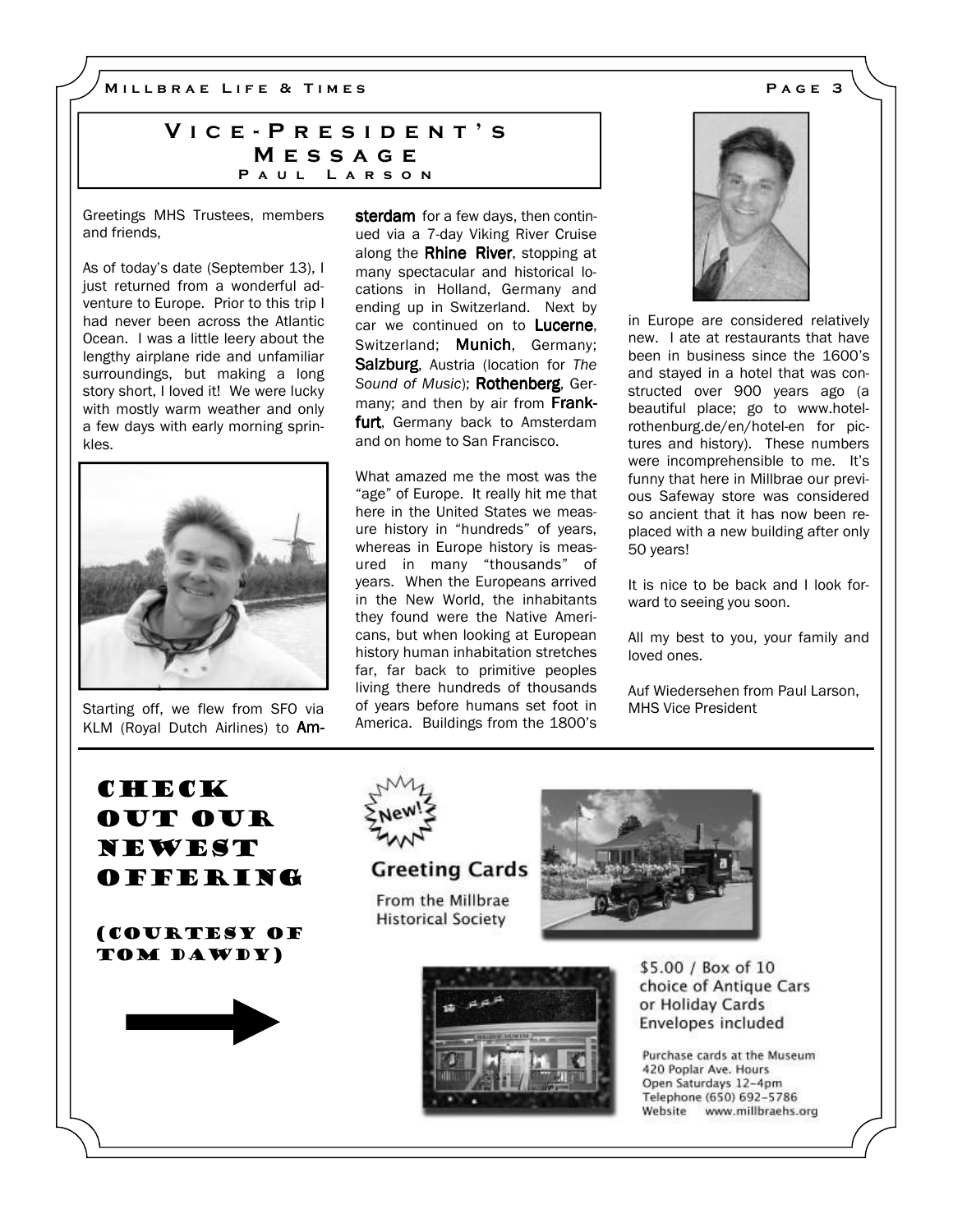#### P A G E 4 M I LLBRAE LIFE & TIMES

R O A D H O U S E S , N I G H T C L U B S , A N D G A M B L I N G H A L L S ( CONTINUED FROM PAGE 1) **Allianian** 

The **Cross Roads**, located on the northwest corner of Millbrae Avenue and El Camino Real, was across the street from my Dad's service station. I remember the day they demolished the building - I begged my Dad if we could bring home some of the barstools that were piled up outside. People from San Francisco would ride the #40 Streetcar down to Millbrae on Saturday nights and frequent the Cross Roads and the other nightclubs in Millbrae. Just a block north of the Cross Roads was another watering hole called The **Bungalow.** A few blocks north on El Camino up by the 16 Mile House (where Zen Peninsula sits) was the Coral Reef restaurant and nightclub. The Coral Reef earned its fame from being **Bing Crosby's** watering hole. Bing would occasionally bring his buddy **Bob Hope** along for a drink. The Coral Reef advertised itself as the most unique dining place in the Bay Area, serving "American Chinese Food".

**Photo courtesy Bill Goebner** 

17 Mile House



Then there was the **Dunphy Man**sion, located behind and a block north of where **Peter's Cafe** sits today. Dunphy Mansion was built in 1883 and torn down in 1966. The owner also built a hunting lodge at the top of Millbrae Avenue and had plans to run a cable car up Millbrae Avenue to the lodge. In its heyday,

the Mansion offered all the amenities the other Millbrae establishments had to offer.

**CIRCA 1899** 

There were several other drinking establishments in Millbrae during this period, including the Tip Top Inn, the Yellowstone and Millbrae **Tavern.** One other road house that has almost been forgotten is the  $17$ Mile House, which was located on El Camino Real just North of Millbrae Avenue (see photo above).

Want to know more about Gypsy's? Stop by the Millbrae Museum and talk to **Alma Massolo**. Alma and her late husband Sil often went to Gypsy's on their Saturday night dates before it burned down in 1947. Alma tells me they just had dinner, drinks and sat by the fire place!

#### **Tom Dawdy, MHS Historian**

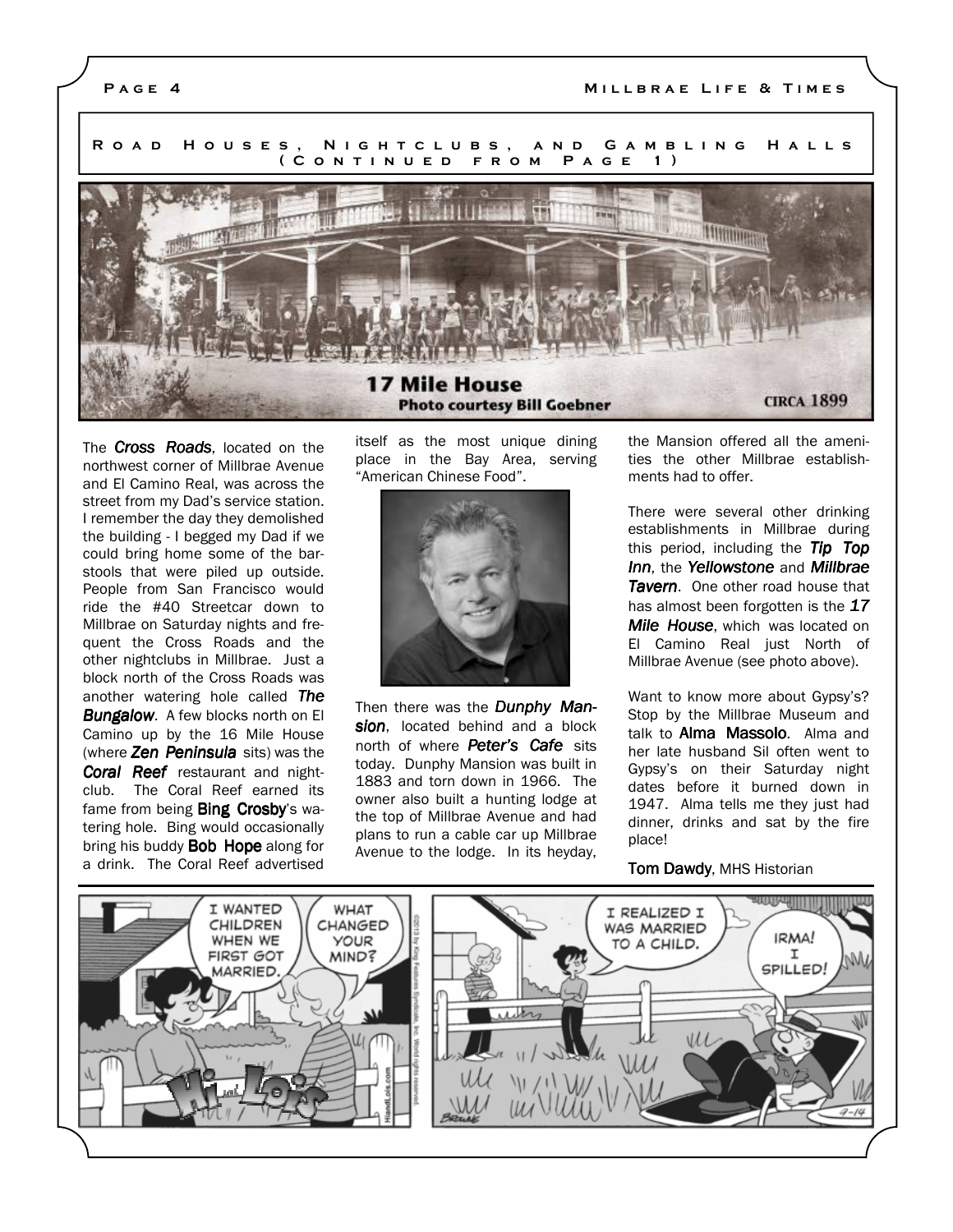### C U R A T O R ' S R E P O R T A L M A M A S S O L O D O R O T H Y S E M K E

A large framed oil painting that was donated to be sold at our Yard Sale was in turn donated to the Life Steps Foundation for disadvantaged families, to be offered at their fundraiser auction. We thought that this was a better avenue to realize the true value of this beautiful painting. The painting was donated by Carol Fields, former resident of Millbrae.

Carol, the daughter of **Erna** Camicia, also donated a very early collection of old antiques. The collection consists of a manual drill that is one hundred years old or more, a lunch pail, three different sizes of rag rugs that belonged to her mother from Pennsylvania, a Depression glass cake dish, and many other articles that will be put on display in the Museum. Mr. & Mrs. Camicia lived in Millbrae for 75 years — "very pioneer".

A very important gentleman from China visited the Museum and was very interested in the beginnings of Millbrae. He was a university law professor in China. He was very pleased with Alma's rendition of how the city was incorporated.

A profound thank you to Tom Dawdy for the great hardcover airport history book, a rare find. He located and purchased the book from the Internet. He also donated a wall picture of his father's gas station and his planning to arrange for other early businesses. Thank you to Tom as well for the glass set from an early Art & Wine Festival.

This year's Yard Sale was a huge success! Profit from the sale totaled \$1,289, a very good amount generated from "nickels and dimes". Thanks to Dorothy Semke for chairing this fundraiser. We now have a little more money in support of our Museum. Anything left behind was picked up by the Salvation Army, so they also benefited from our Sale. Dorothy thanks everyone who donated items or participated on the day of the Sale. Your help



made the Sale a big success!

**Paul Larson** donated many, many articles that belonged to his mother. The terrific glassware and many antiques and old books were in great condition. Many of the donations are displayed, and many were sold at fair prices. Thanks to Paul for being so generous!

We are delighted to welcome Raymond Gier to the Museum as a new docent. After traveling in the Fall, he will begin volunteering as a Museum docent in November. Thank you for volunteering to serve as a docent. We are looking forward to your presence!

Alma Massolo , Curator Dorothy Semke, Asst. Curator

**Congratulations** to the Millbrae Man & Woman of the Year!



Man of the Year Joe Teresi



Woman of the Year Janet Fogarty

Please patronize our Millbrae Historical Society Lifetime Business Members:

Corey, Luzaich, Pliska, de Ghetaldi & Nastari LLP 700 El Camino Real Millbrae, CA 94030 (650) 871-5666